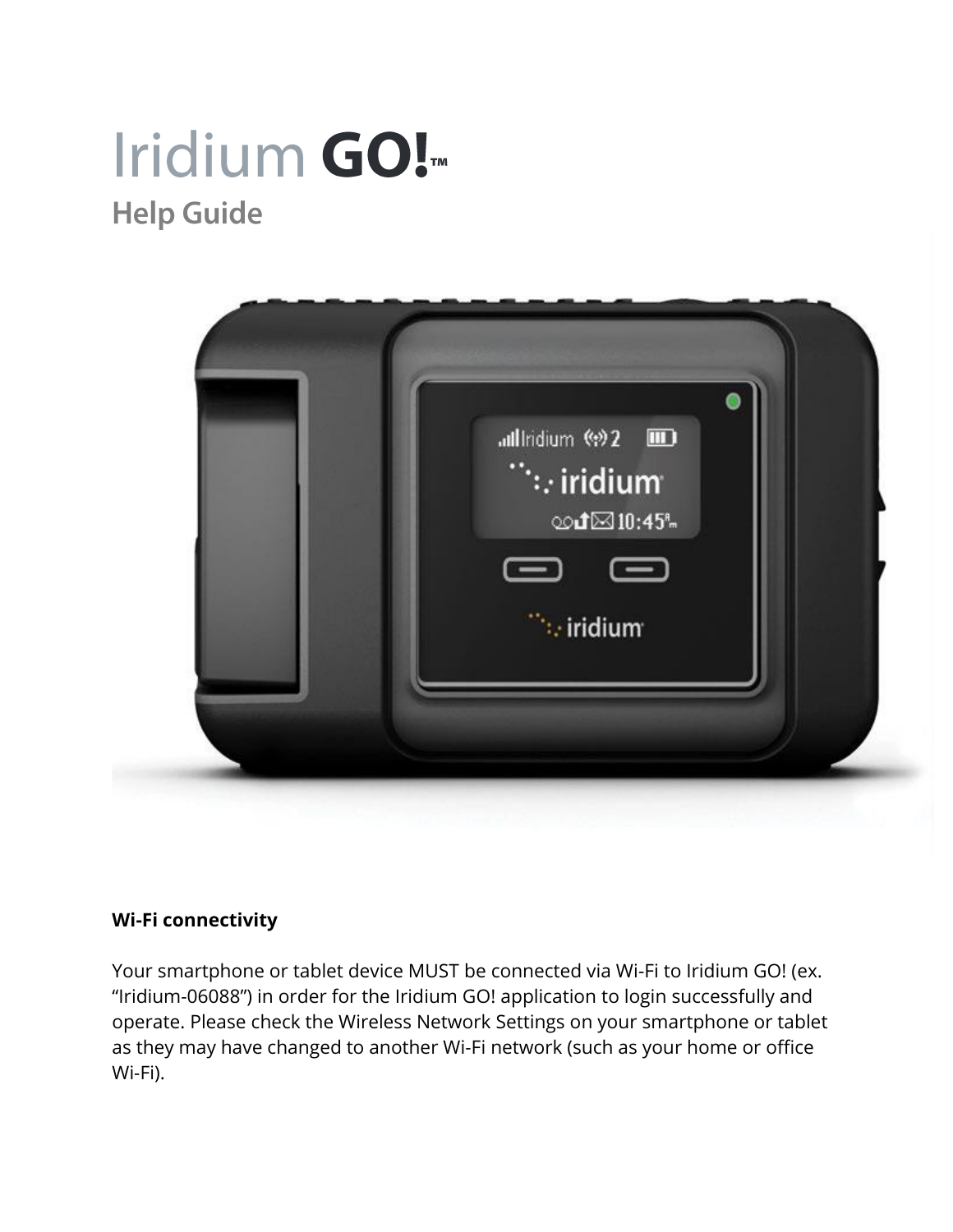#### **Login**

To login to the Iridium GO! application, press the Login button located at the bottom of the application home screen to enter your user name and password. The Iridium GO! Application provides a default user name of "guest" with a password of "guest" (both the user name and password are case sensitive). Up to 5 users can concurrently send messages (Tracking, Twitter, SMS) while only one active call (voice or internet) can occur at the same time.

# **Call**

To make a call, enter the full dialing sequence: 00 or + [Country Code] [Phone Number] using the country/flag drop-down if required, or select a Contact. Press the green key to initiate the call and press the red key to end the call.

# **Contacts**

Existing contacts that are stored in your smartphone must be updated to the full internal dialing sequence in order to connect calls: 00 or + [Country Code] [Phone Number].

All Iridium shared contacts, Recents, and Favorites must be stored in this international dialing format in order to connect properly.

Personal contacts are stored on the individual's phone or tablet (called Contacts). Shared contacts are stored on the Iridium GO! device and shared among all Iridium GO! application users (called Iridium). Additionally recent calls can be accessed and favorites can be stored to simplify dialing and improve ease of accessing most frequently used contacts (instead of scrolling through long lists of contacts).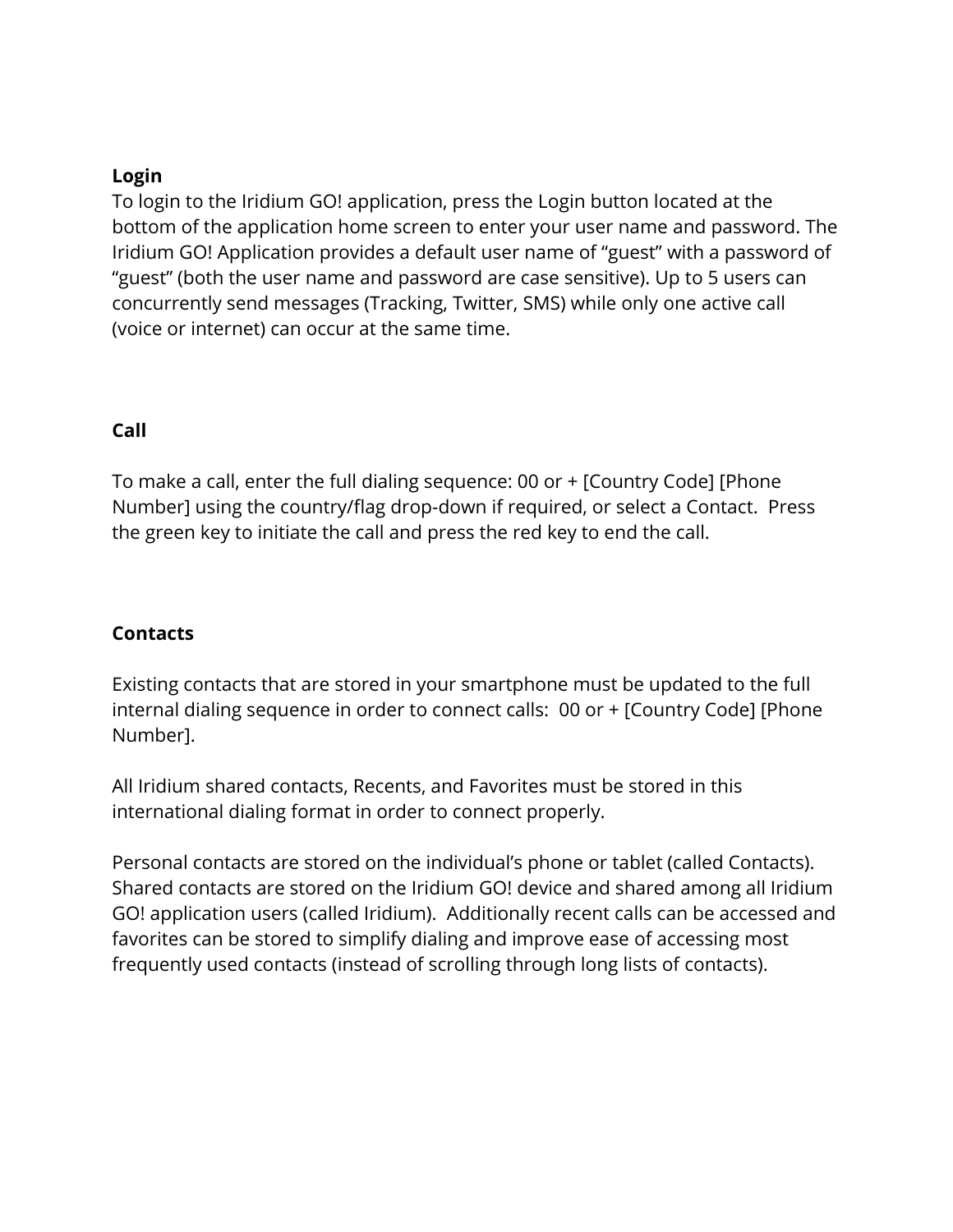# **Messaging**

When messaging, enter the international dialing sequence of the intended recipient: 00 or + [Country Code] [Phone Number].

An email address destination is also permitted

#### **Twitter**

To utilize Twitter functionality the following is required:

- Active Twitter account
- Iridium GO! subscriber number linked to your Twitter account

To link your Twitter account with your Iridium GO! device, login to [Twitter.com](http://twitter.com/) and update your Account settings with the Iridium phone number.

Once the Iridium GO! has been linked to your Twitter account, posting messages within the Iridium GO! Twitter feature will post directly to your Twitter profile.

Further information on Tweeting via SMS can be found at [http://support.twitter.com](http://support.twitter.com/)

# **SOS Settings**

The Iridium GO! offers a programmable SOS button that can be configured to notify specified contacts in the case of an emergency. Once configured, an SOS can be initiated either from the Iridium GO! device or application.

An SOS initiated by pressing the SOS button on the Iridium GO! device will only send an emergency message with location information, while an SOS initiated from the Iridium GO! application will also provide the option for two-way voice communication with the designated contact.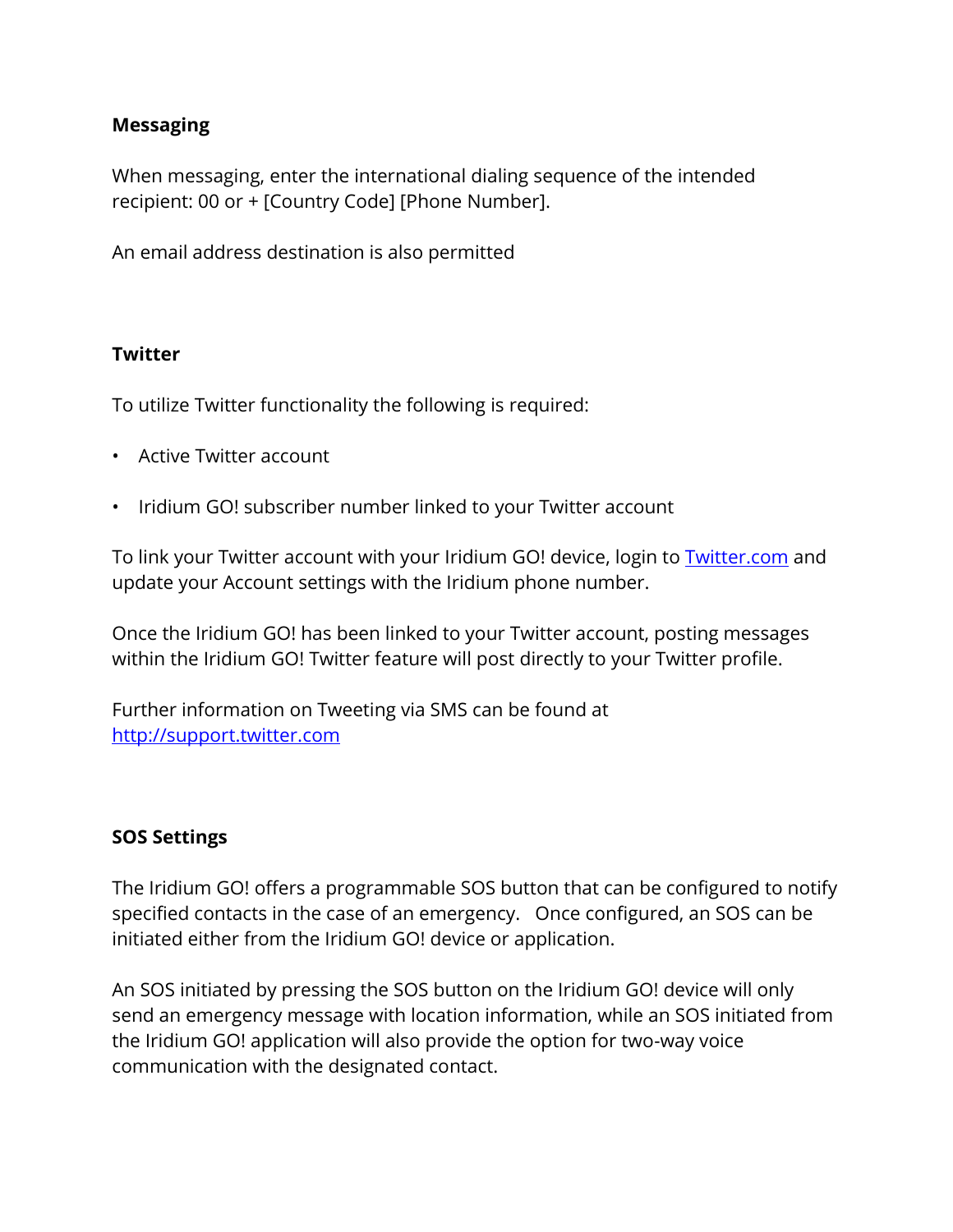WARNING! You must configure the SOS button in order for the SOS to send an emergency message to a designated Call Recipient and Message Recipient. Failure to configure the SOS button will result in no message being sent when the SOS button is pressed. This could prevent or delay an emergency response and result in serious injury or death.

Using the Settings menu in the Iridium GO! application, you may configure SOS while paired to the Iridium GO! device. Only oneSOS emergency contact setting can be stored per Iridium GO! device, so multiple users will all share the same SOS settings. It is important to plan accordingly. The SOS settings will provide the option to use or not use the GEOS service.

**GEOS safety services:** To support the SOS feature, Iridium has contracted with GEOS Travel Safety Group to provide an emergency response coordination service for your Iridium GO! at no additional charge. These services are offered and provided exclusively by GEOS and not by Iridium which is a separate, unrelated company. Standard airtime charges will apply to SOS mode messages and/or calls to GEOS, a valid Iridium SIM subscription and online registration at [www.geosalliance.com/iridium](http://www.geosalliance.com/iridium) is required.

**To use GEOS service:** You must first register at [www.geosalliance.com/iridium](http://www.geosalliance.com/iridium) from your computer. To register, you will need your Iridium phone number and Iridium GO! IMEI (located on the Help -> About page).

After completing the GEOS on-line registration process, navigate to Settings -> SOS- > GEOS Service and select 'Use', and enter the 5-digit authorization code provided by GEOS, then Submit.

If successful, your SOS settings will appear and the SOS action will be set to Call and Message, for the GEOS service. You may then choose to add additional emergency message contacts (see Message Recipient, below).

Once completed, store your SOS settings on the Iridium GO! device. For iOS, select Save. For Android: navigate Back, then Save.

**To decline GEOS service and configure designated emergency contacts**: Navigate to Settings -> SOS and select 'Do Not Use' to decline GEOS Service.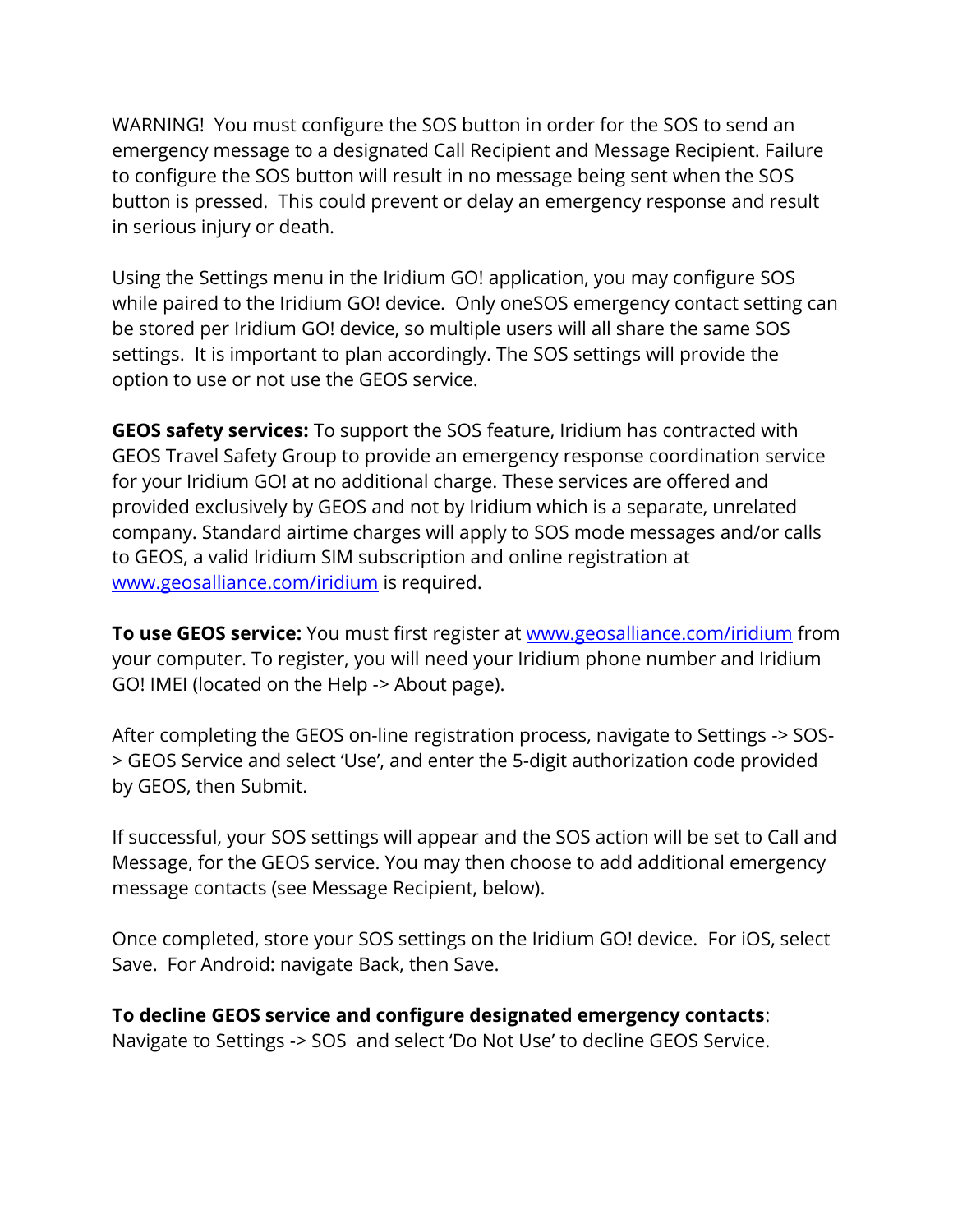Upon declining the GEOS service you should select the SOS Action (Call and Message or Message). The Message action enables automatic Emergency SMS alerts to be sent at 5 minute intervals until canceled. The Call and Message action enables the message feature as well as an automatic phone call to your designated call recipient when SOS is initiated from the Iridium GO! application.

**Call Recipient**: Enter the number for your Call Recipient. It is important that the number is entered in the correct international format with the international access code (+ or 00), country code, and phone number for proper routing.

**Message Recipient(s):** Up to three message recipients can be entered as either an email address or a mobile phone number in the correct international format.

**Spoken Language:** Select the spoken language of the emergency response personnel. The SOS emergency message will contain an abbreviation of the preferred language you have selected. This field helps to inform the emergency response personnel of the language you would prefer for spoken communication. However, it does not guarantee that the emergency response personnel will be able to speak in the preference selected.

Once completed, store your SOS settings on the Iridium GO! device.

Important for SOS use:

- The Iridium GO! antenna must be raised and kept oriented towards the sky.
- SOS can be initiated either by pressing the SOS button on the Iridium GO! device or the SOS icon within the Iridium GO! application.
- To place an Emergency Call you must use the Iridium GO! application.
- The Iridium GO! device will remain in SOS mode until canceled by the user.
- The SOS mode is not canceled when the Iridium GO! application is closed or the smartphone is turned off.

• If the Iridium GO! device is turned off while in SOS mode, upon restart the Iridium GO! device will resume sending SOS messages.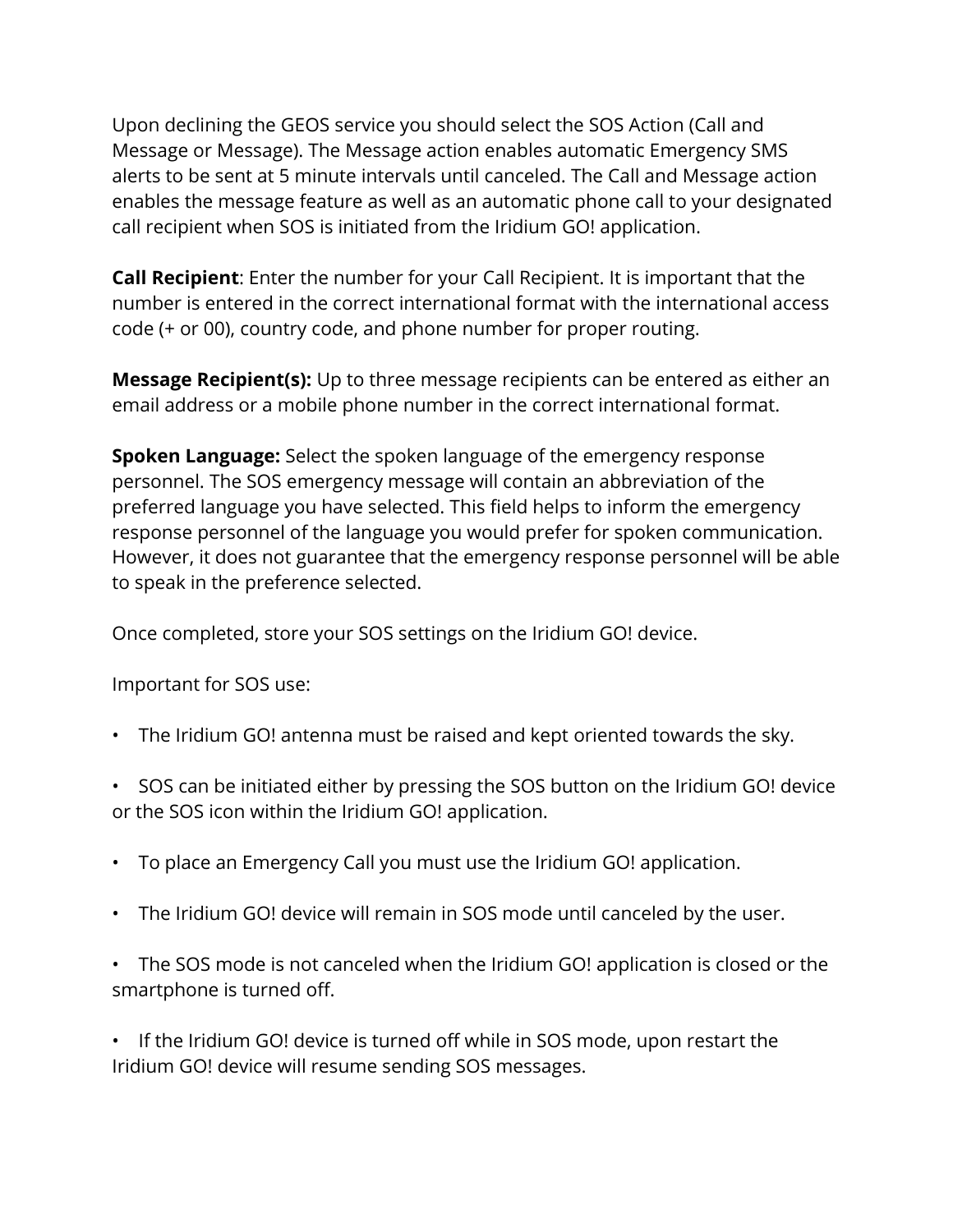• If the Iridium GO! antenna is lowered while in SOS mode the device will prompt you to raise the antenna and send a notification message to the emergency recipient(s) that you are powering down the device.

#### **Tips on efficient operation**

For Iridium GO! to operate most efficiently:

1. Keep the battery charged to ensure that the device is ready for use when needed.

- 2. Ensure antenna is pointed directly up while in use.
- 3. Make sure the antenna has a clear unobstructed view of the sky.
- 4. Do not touch the antenna unnecessarily when the Iridium GO! device is in use.

# **User Management**

User management provides the administrator with the ability to create additional user accounts. These new accounts can then be modified by the administrator to limit access to different features within the Iridium GO! application: make calls, send or receive messages, send Quick GPS or post to Twitter. By default the "guest" user account is set as an administrator. The "guest" login can be used concurrently by 5 different users resulting in 5 administrators logged in at the same time. If you wish to limit access to the administrative settings (Firewall, Wi-Fi, SOS and user management), you may modify the "guest" account to remove the "administrator" rights. Prior to modifying the "guest" account, please ensure that you have created a new account with administrator privileges.